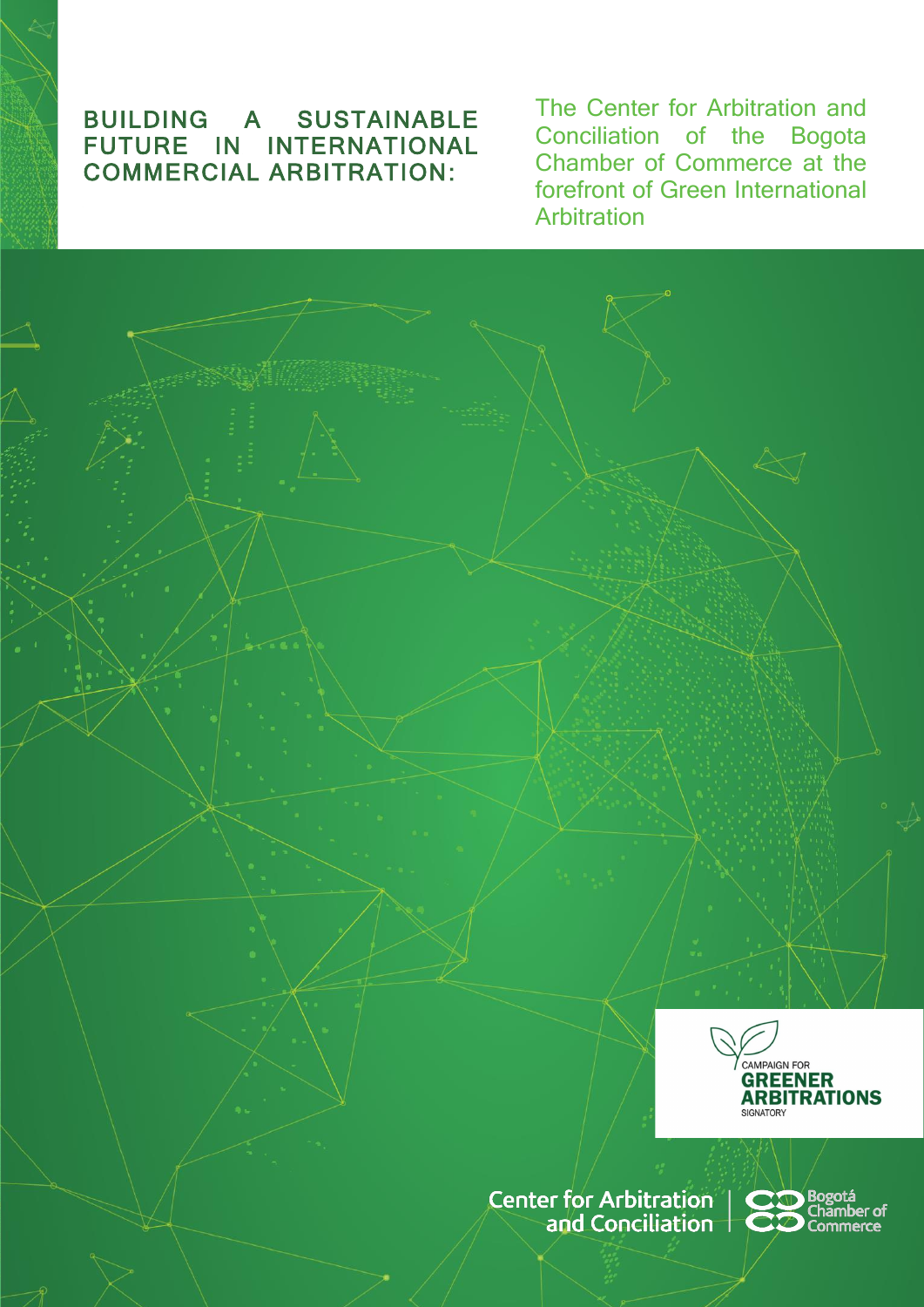### BUILDING A SUSTAINABLE FUTURE IN INTERNATIONAL COMMERCIAL ARBITRATION: The Center for Arbitration and Conciliation of the Bogota Chamber of Commerce at the forefront of Green International Arbitration

Executive president of the Bogotá Chamber of Commerce Nicolás Uribe Rueda

Director of the Center for Arbitration and Conciliation - CCB Gustavo Andrés Piedrahita Forero

**Researcher** Yibza Castillo Cobos

Research coordinator Santiago Díaz Cediel - Coordinador del servicio de Arbitraje Internacional CAC - CCB

**Editor** Santiago Díaz Cediel

### ISBN:

First edition 2021 Center for Arbitration and Conciliation – Bogotá Chamber of Commerce Calle 76 No. 11 - 52, Bogotá D.C., Colombia [angela.villate@ccb.org.co](mailto:angela.villate@ccb.org.co)



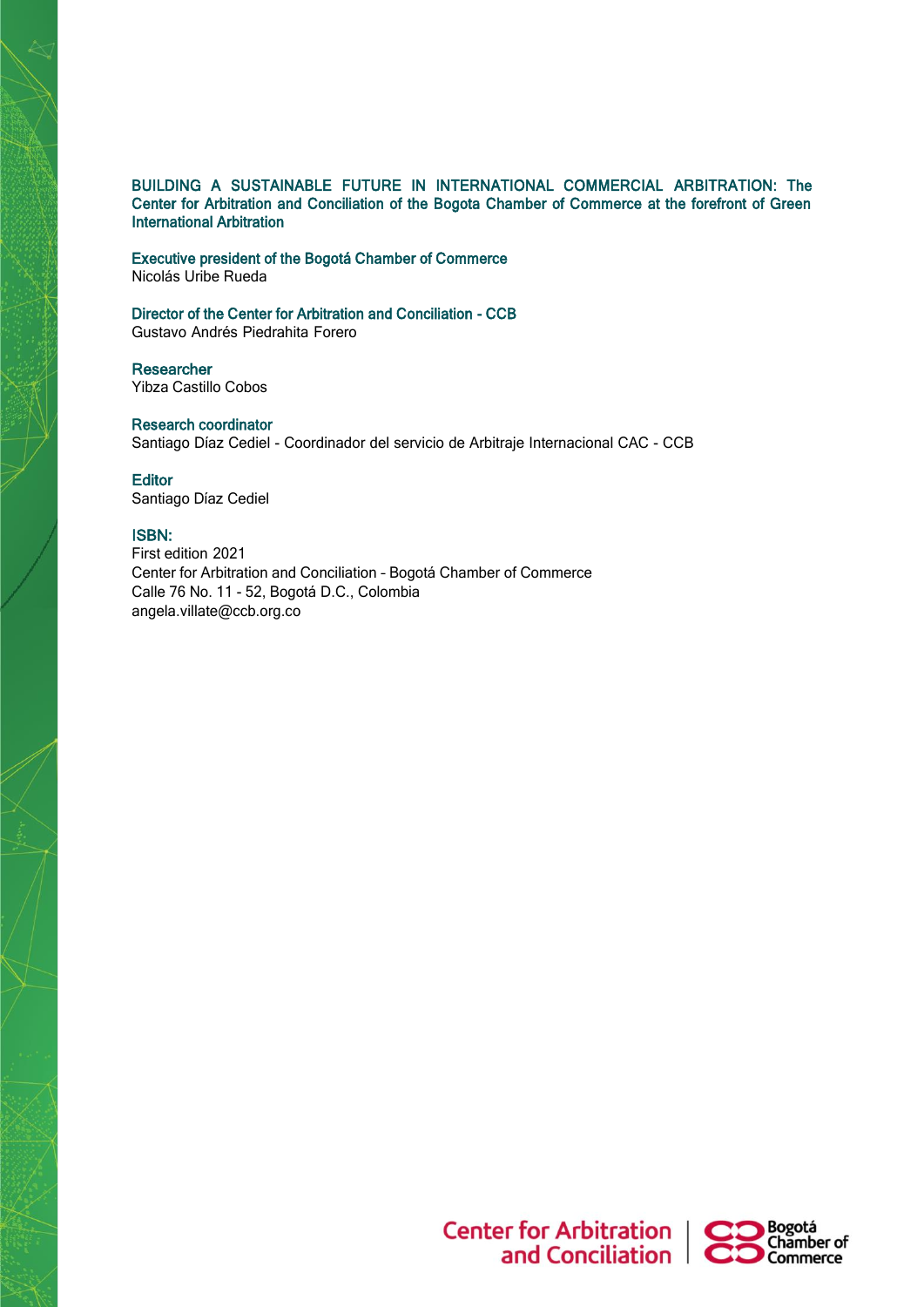# **Chapter I.**

## 1. GREEN INTERNATIONAL ARBITRATION **a.** ¿En qué consiste el Arbitraje Internacional Verde?

## a. What is Green International Arbitration?

ŀ

Currently, some of the most relevant issues of international arbitration are mediated by one of the greatest challenges of our era: achieving environmental sustainability. On this basis, the topic of Green [International] Arbitration, an initiative aimed at reducing the environmental impact of international arbitration on the planet, has gained particular relevance. To achieve this goal, different actors of international arbitration have proposed a series of principles, protocols and agreements in order to transform the arbitral practice around the world, following international standards and parameters for environmental sustainability and carbon footprint reduction. Specific actions include reducing energy consumption in workspaces; replacing physical documentation with electronic correspondence; promoting remote videoconferencing instead of physical hearings; minimizing unnecessary travel of witnesses and experts; and promoting the adoption of protocols and arbitration agreements aimed at reducing environmental costs in international arbitration proceedings.

> **Center for Arbitration** and Conciliation

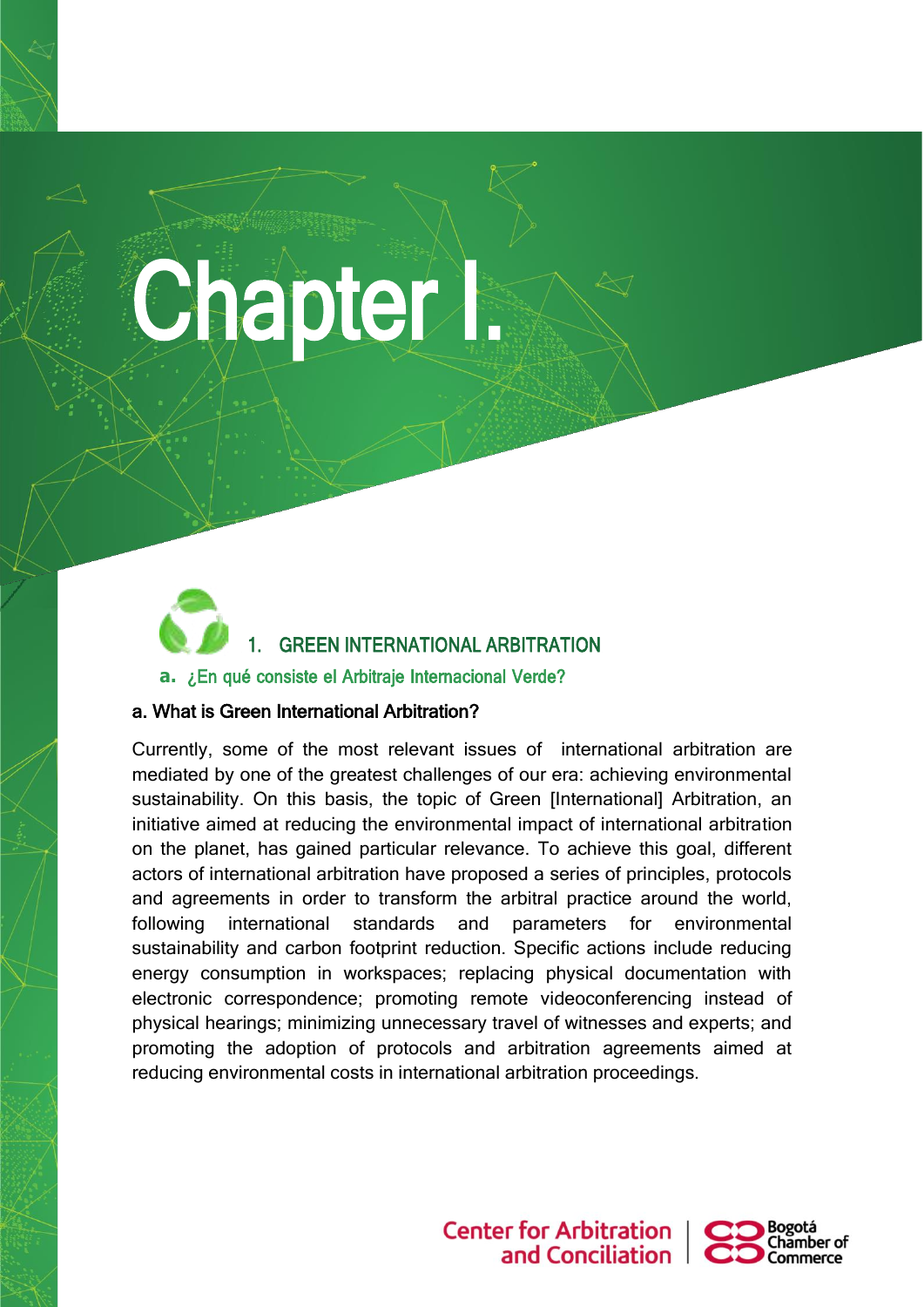## b. Where does Green International Arbitration come from?

The environmental footprint of international arbitration proceedings in the world is important. A single international arbitration proceeding could require, according to some commentators, up to 20,000 trees to be environmentally compensated-almost an entire "Central Park"-. To respond to this discouraging panorama, several protocols and movements emerged in 2019, such as the initiatives taken by the European Commission to Modernize Justice Systems in the European Union in 2020 and, in international arbitration, the creation of the Campaign for Greener Arbitrations in 2019, as well as the Chancery Lane Project. These initiatives have the common objective of issuing protocols, model clauses and agreements for the promotion of a more sustainable practice in international arbitration. Among these are the Green Protocol for Arbitral Proceedings and the Model Green Procedural Order, instruments that have been adopted by several arbitral institutions and law firms around the world.

Certainly, before the creation of these movements, proposals to reduce the environmental impact in international arbitration had already been implemented. For instance, in the second half of 2017, the Center for Arbitration and Conciliation of the Bogota Chamber of Commerce ("the Center"), adopted a new platform for the management of digital files and a new model of a sustainable procedural order number 1, in hand with other international arbitral institutions, which also made adjustments to their technology for conducting virtual hearings.

## c. How has Green International Arbitration impacted international practice?

The subscription of the Green Pledge constitutes the main instrument through which the actors of international arbitration have assumed commitments regarding environmental sustainability. More than 500 law firms, arbitral institutions, companies and individuals have signed this Pledge, advocating for the reduction of the carbon footprint generated by international arbitration proceedings. The replacement of in person hearings by virtual hearings, on the one hand, and the adoption of model procedural orders and green arbitration clauses, on the other, have positively impacted this matter. In the field of law firms, for example, setting zero-carbon targets by 2030 is a promise that multiple law firms are working on.

Arbitral institutions have certainly not been left behind. The adoption of Green International Arbitration policies has been a reality in recent years. The Procedural Rules of the Center (hereinafter "the Rules") contain numerous

references to the use of electronic means both for the handling of documents and for the conduct of virtual hearings https://chancerylaneproject.org. For instance, Article 3.2 gives full effect to electronic notices as well as to digital communications and memorandums submitted by the parties. Likewise, Article

> **Center for Arbitration** and Conciliation  $\Box$   $\Box$

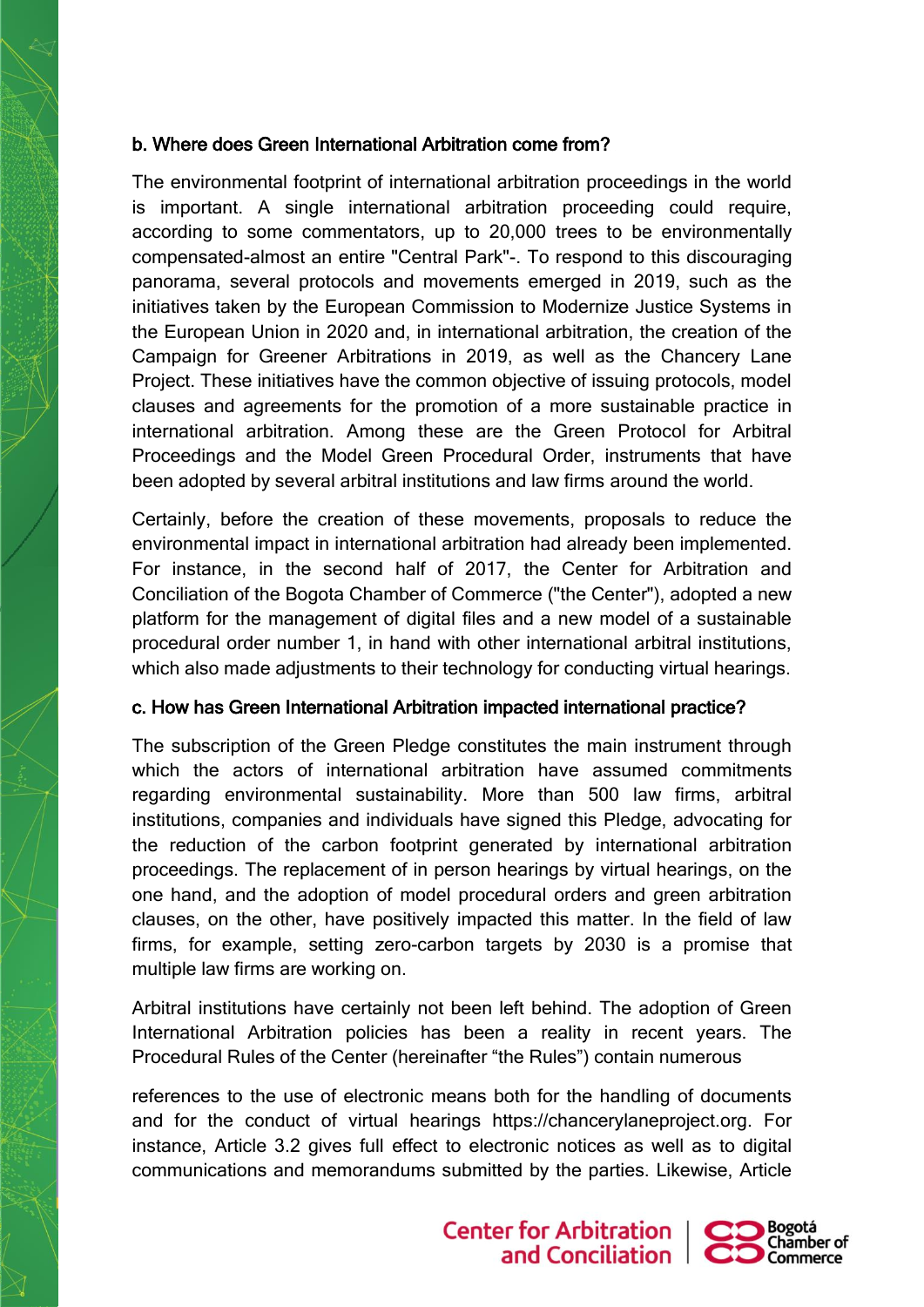3.21 empowers tribunals to conduct virtual hearings- including the evidentiary hearing- unless otherwise agreed by the parties. The foregoing constitutes a considerable improvement over other rules that do not expressly mention the virtuality as an option for this type of hearings. The references to the presentation of digital documents and the conduct of virtual hearings are, likewise, present in other institutional rules such as in the Rules of the International Court of Arbitration of London- LCIA-, the Rules of the International Chamber of Commerce- ICC- and the Rules of the Hong Kong International Arbitration Centre-HKIAC-.

Green International Arbitration has had a considerable impact on the practice of the parties and their representatives. According to multiple surveys, such as the 2021 International Arbitration Survey: Adapting arbitration to a changing world, 55% of the interviewees said they had evidenced the primacy in the production of electronic documents over physical documents. 53% of them said they preferred virtual procedural hearings over in-person hearings. 51% of them said they had experienced evidentiary hearings in virtual format without hesitation. Furthermore, these initiatives have also impacted contractual drafting for lawyers and companies, as they propose models for the inclusion of arbitration agreements in contracts in accordance with the principles of sustainability and reduction of the environmental impact of international arbitration.



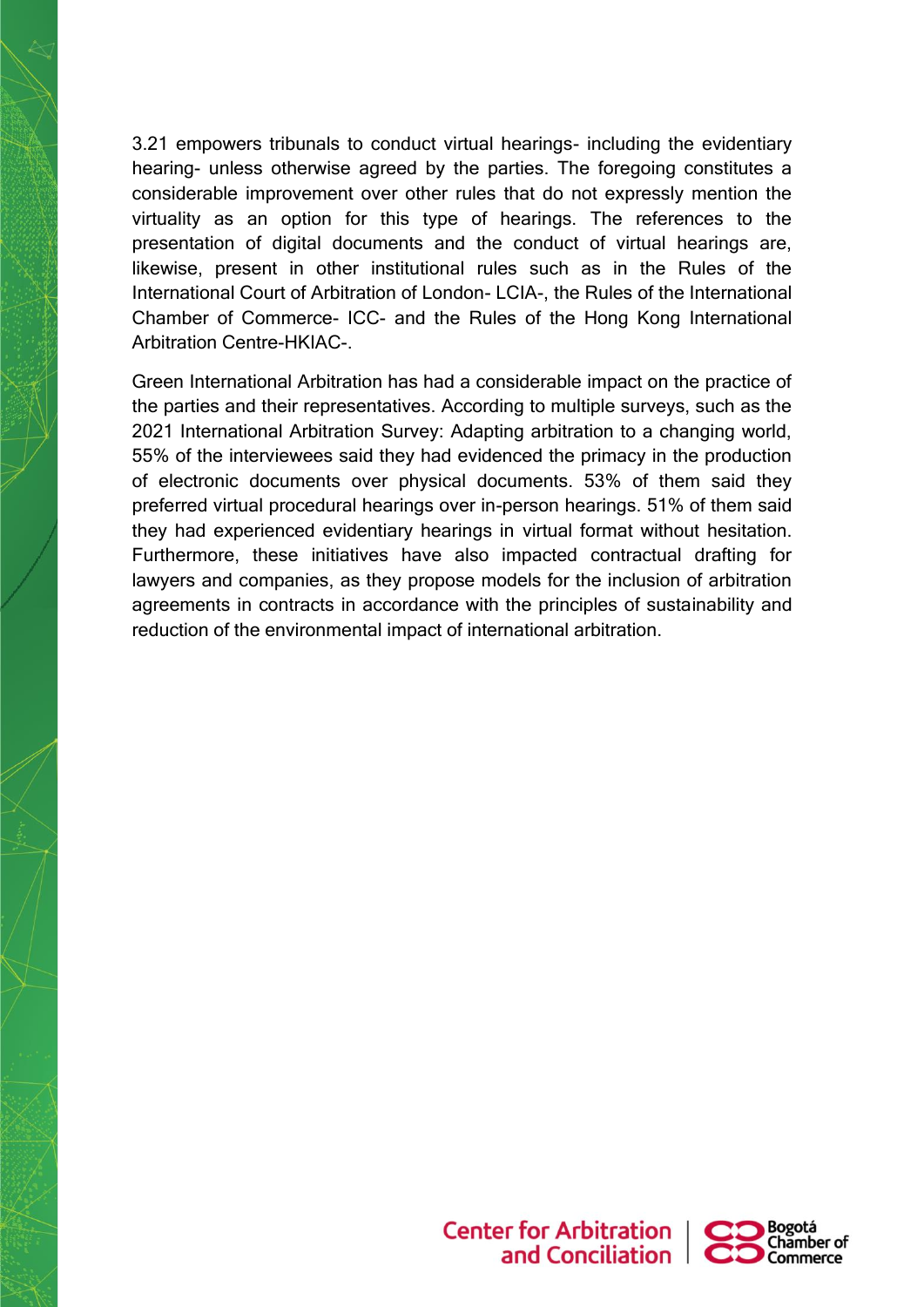# **Chapter II.**



## **a.** International regulatory context for States

Most of the international instruments that have an impact on the expansion of Green International Arbitration belong to soft law. Nonetheless, some of the foundations of this movement are found in international instruments binding for States, where concerns about the systematic reduction of the carbon footprint have been reflected in a general context. To begin, the [United Nations](https://unfccc.int/resource/docs/convkp/conveng.pdf)  [Framework Convention on Climate Change](https://unfccc.int/resource/docs/convkp/conveng.pdf) is notable for compelling States to recognize and stabilize the concentrations of greenhouse gases- GHG- in the atmosphere, including CO2 emissions from any activity, such as international arbitration.

On the other hand, the [Vienna Convention for the Protection of the Ozone](https://ozone.unep.org/treaties/vienna-convention/vienna-convention-protection-ozone-layer)  [Layer,](https://ozone.unep.org/treaties/vienna-convention/vienna-convention-protection-ozone-layer) which considers CO2 a chemical with the potential to modify the chemical and physical properties of the ozone layer, compels States to reduce its emissions progressively. In addition, the recommendations and guidelines of the United Nations to combat climate change and the Paris Agreement enforce States to submit their own national adaptation plans to respond to climate change. In order to achieve these objectives, some international organizations, such as the European Union, have proposed regulations for the transformation and administration of digital justice systems, following the path taken by arbitral institutions

**b.** Green International Arbitration regulation and soft law instruments



**Center for Arbitration** and Conciliation

ŀ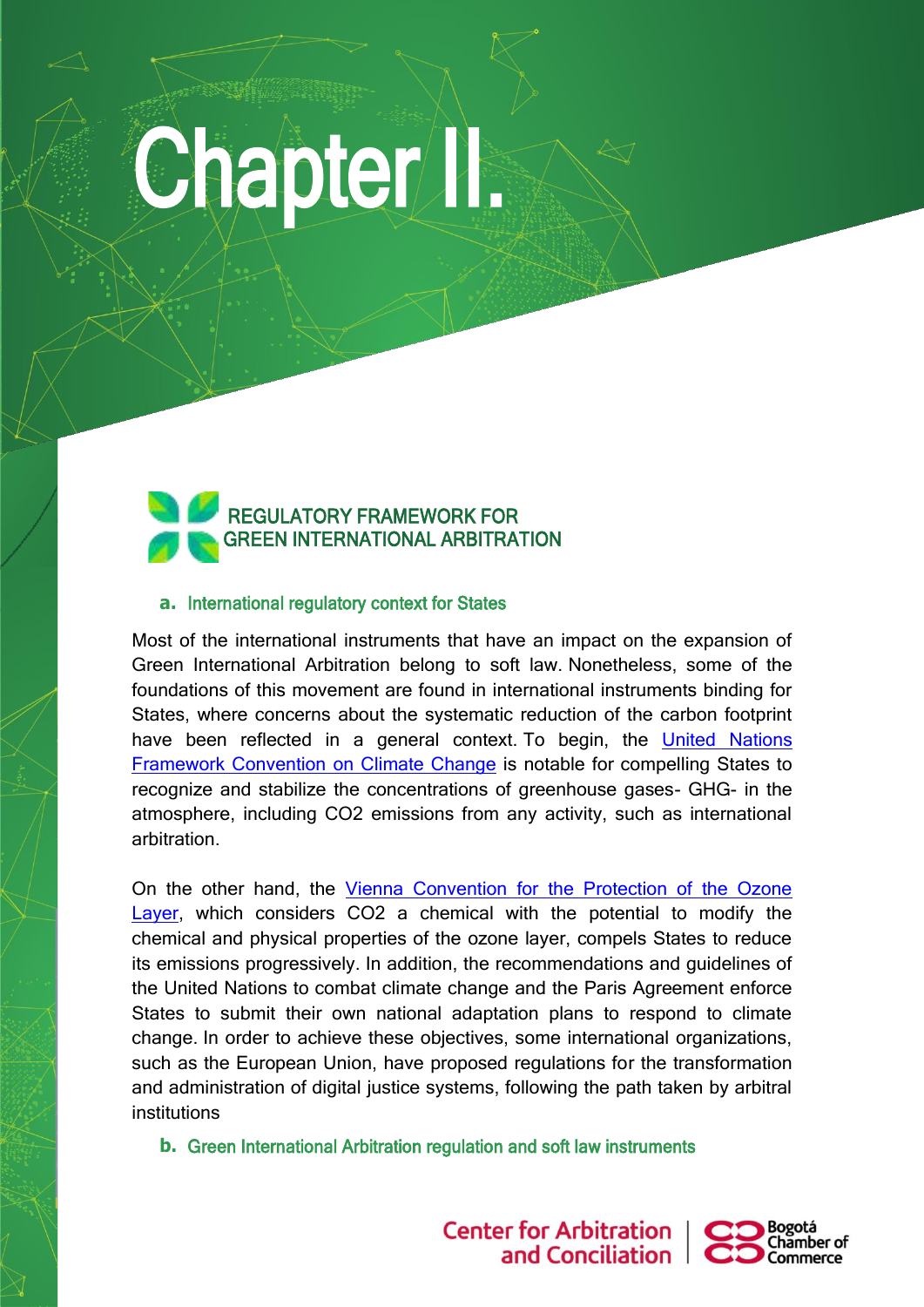The most prominent initiatives of Green International Arbitration are the [Campaign for Greener Arbitration](https://www.greenerarbitrations.com/) and the [Chancery Lane Project.](https://chancerylaneproject.org/) In particular, the Campaign for Greener Arbitration encourages lawyers, arbitral institutions and parties to international arbitration to commit to the [Guiding Principles](https://www.greenerarbitrations.com/greenpledge) and to adopt a series of protocols to promote a better environmental behavior within arbitral proceedings. The principles governing this campaign include:

- i. Creating a work space with a reduced environmental footprint by seeking for opportunities to reduce energy consumption and waste;
- ii. Corresponding electronically, unless hard copy correspondence is expressly needed, while also acknowledging that email has a carbon footprint;
- iii. Encouraging the use of videoconferencing facilities as an alternative to travel;
- iv. Avoiding printing, requesting the use of electronic instead of hard copies of documents and promoting the use of electronic bundles at hearings;
- v. Using suppliers and service providers who are committed to reducing their environmental footprint;
- vi. Considering and/or suggesting, where appropriate, that witnesses and experts give evidence through videoconferencing facilities, rather than attend hearings in person;
- vii. Avoiding unnecessary travel and using videoconferencing facilities as an alternative;
- viii. Considering and questioning the need to fly at all times and offsetting carbon emissions for any arbitration-related travel.

Among the protocols signed in the framework of this campaign are the [Green Protocol](https://www.greenerarbitrations.com/green-protocols/arbitral-proceedings)  [for Arbitral Proceedings,](https://www.greenerarbitrations.com/green-protocols/arbitral-proceedings) the [Model Green Procedural Order,](https://www.greenerarbitrations.com/green-protocols/model-green-procedural-order) the [Green Protocol for](https://www.greenerarbitrations.com/green-protocols/law-firms-chambers-legal-service-providers)  [Law Firms, Chambers and Legal Service Providers working in arbitration,](https://www.greenerarbitrations.com/green-protocols/law-firms-chambers-legal-service-providers) the Green [Protocol for Arbitrators,](https://www.greenerarbitrations.com/green-protocols/arbitrators) the [Green Protocol for Arbitration Conferences](https://www.greenerarbitrations.com/green-protocols/arbitration-conferences) and the [Green](https://www.greenerarbitrations.com/green-protocols/arbitration-institutions)  [Protocol for Arbitral Institutions.](https://www.greenerarbitrations.com/green-protocols/arbitration-institutions) These protocols promote the adoption of sustainable measures during international arbitration proceedings, the utilization of communication and correspondence between the parties and the tribunal by electronic means, the use of electronic platforms for the conduct of hearings and the transfer of documents and, if absolutely necessary, the printing of physical documents under certain parameters of environmental sustainability.

Regarding arbitral institutions and law firms specifically, the Green Protocol for Law Firms, Chambers and Legal Service Providers working in arbitration and the Green Protocol for Arbitral Institutions enshrine the commitment of such actors to 1) use clean energy, 2) reduce energy consumption, 3) digitize their platforms, 4) minimize document printing and paper use, 5) promote recycling, 6) limit the use of plastic, 7) partner with green organizations, 8) travel responsibly, 9) encourage workers to adopt sustainable behavior, 10) promote social responsibility, 11) reduce carbon emissions and 12) report progress.

The Greener Arbitration Campaign also launched the Green Procedural Order Model in

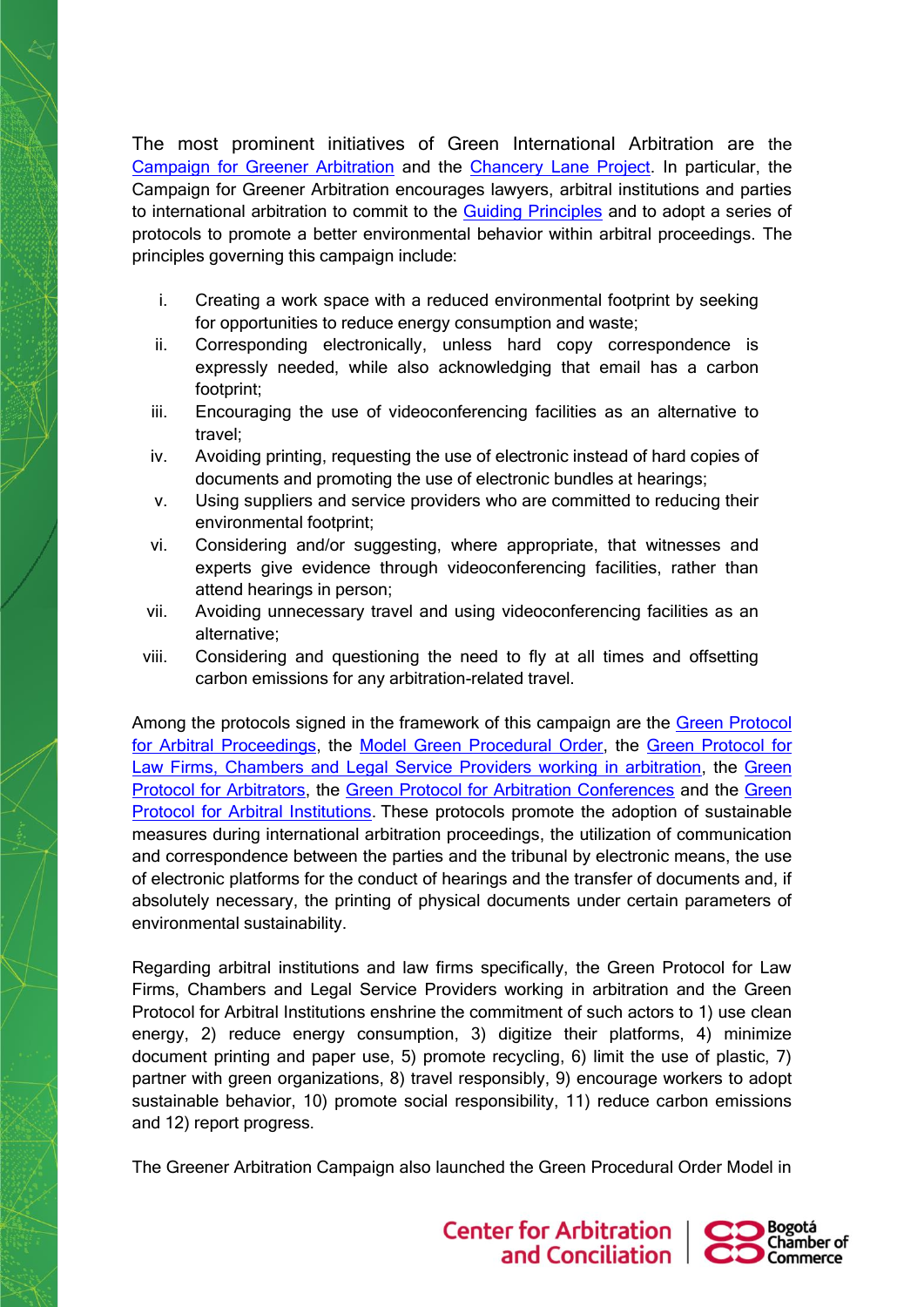2021, which contains several elements already foreseen in the Procedural Order Model used by the Center since the second half of 2017, as shown in the following table:

|  |                  | <b>Model Green Procedural Order</b>                                                                                                                                                                                                                                                                                                                                                                                                                                                                                                                                                                                                                                                                                                                                                            | Model Procedural Order of the                                                                                                                                                                                                                                                                                                                                                                                                                                                                                                                                                                                                    |
|--|------------------|------------------------------------------------------------------------------------------------------------------------------------------------------------------------------------------------------------------------------------------------------------------------------------------------------------------------------------------------------------------------------------------------------------------------------------------------------------------------------------------------------------------------------------------------------------------------------------------------------------------------------------------------------------------------------------------------------------------------------------------------------------------------------------------------|----------------------------------------------------------------------------------------------------------------------------------------------------------------------------------------------------------------------------------------------------------------------------------------------------------------------------------------------------------------------------------------------------------------------------------------------------------------------------------------------------------------------------------------------------------------------------------------------------------------------------------|
|  |                  | (2021)                                                                                                                                                                                                                                                                                                                                                                                                                                                                                                                                                                                                                                                                                                                                                                                         | <b>Center (2017)</b>                                                                                                                                                                                                                                                                                                                                                                                                                                                                                                                                                                                                             |
|  | E-mail           | All<br>communications<br>and<br>correspondence between the<br>Parties, the Tribunal and the<br>administering institutions shall<br>be made by electronic means,<br>unless otherwise required by<br>institutional rules or express<br>contractual provisions.                                                                                                                                                                                                                                                                                                                                                                                                                                                                                                                                   | Any written communication to the<br>members of the Tribunal, to the<br>Secretariat<br>the<br>and<br>to<br>representatives of the<br><b>Parties</b><br>shall be sent by e-mail.                                                                                                                                                                                                                                                                                                                                                                                                                                                   |
|  | <b>Documents</b> | All<br>written<br>submissions,<br>including<br>memorandums,<br>requests, witness statements,<br>expert reports, evidence and<br>judicial authorities, shall be<br>prepared, notified and made<br>available to the other Party (s)<br>the<br>Tribunal<br>and<br>to<br>electronically (). The Parties<br>avoid<br>shall<br>using<br>and<br>distributing USB keys, unless<br>strictly<br>necessary.<br>$(\ldots)$<br>Electronic<br>versions<br>οf<br>documents contained in the file<br>will be shared in an agreed<br>form (e.g., word-searchable<br>PDFs) and organized in an<br>agreed<br>structure<br>(e.g.,<br>document-separated PDFs), to<br>ensure consistency, ease of<br>use and compatibility between<br>the different systems that may<br>be used by the Parties and the<br>Tribunal. | All<br>submissions, documentary<br>other<br>evidence<br>and<br>communications by the Parties<br>shall be submitted exclusively in<br>electronic form -with a search<br>option for terms and preferably in<br>PDF format -by e-mail, either in<br>attached files or in downloadable<br>files from a remote server, via a<br>digital access link.<br>In order to ensure the integrity<br>and proper preservation of the file<br>of this arbitration, such file shall<br>contain<br>only<br>documentation<br>received by the Center, by e-mail<br>the<br>due<br>and<br>on<br>occasions<br>provided for in this Procedural<br>Order. |
|  | <b>Hearings</b>  | Pre-hearing<br>conferences,<br>procedural<br>hearings<br>and<br>substantive hearings shall be<br>conducted remotely, by audio<br>or by videoconference, unless<br>is<br>impracticable<br>it.<br><b>or</b><br>inappropriate and the Parties<br>and the Tribunal agree.                                                                                                                                                                                                                                                                                                                                                                                                                                                                                                                          | The hearing shall be conducted in<br>virtual manner. The Parties<br>a<br>expressly agree that the use of<br>videoconferencing as a means of<br>conducting the hearing does not<br>infringe the right to due process of<br>either Party, and that none of<br>them will seek to set aside the                                                                                                                                                                                                                                                                                                                                      |

Center for Arbitration | CO Bogotá<br>and Conciliation | CO Commerce

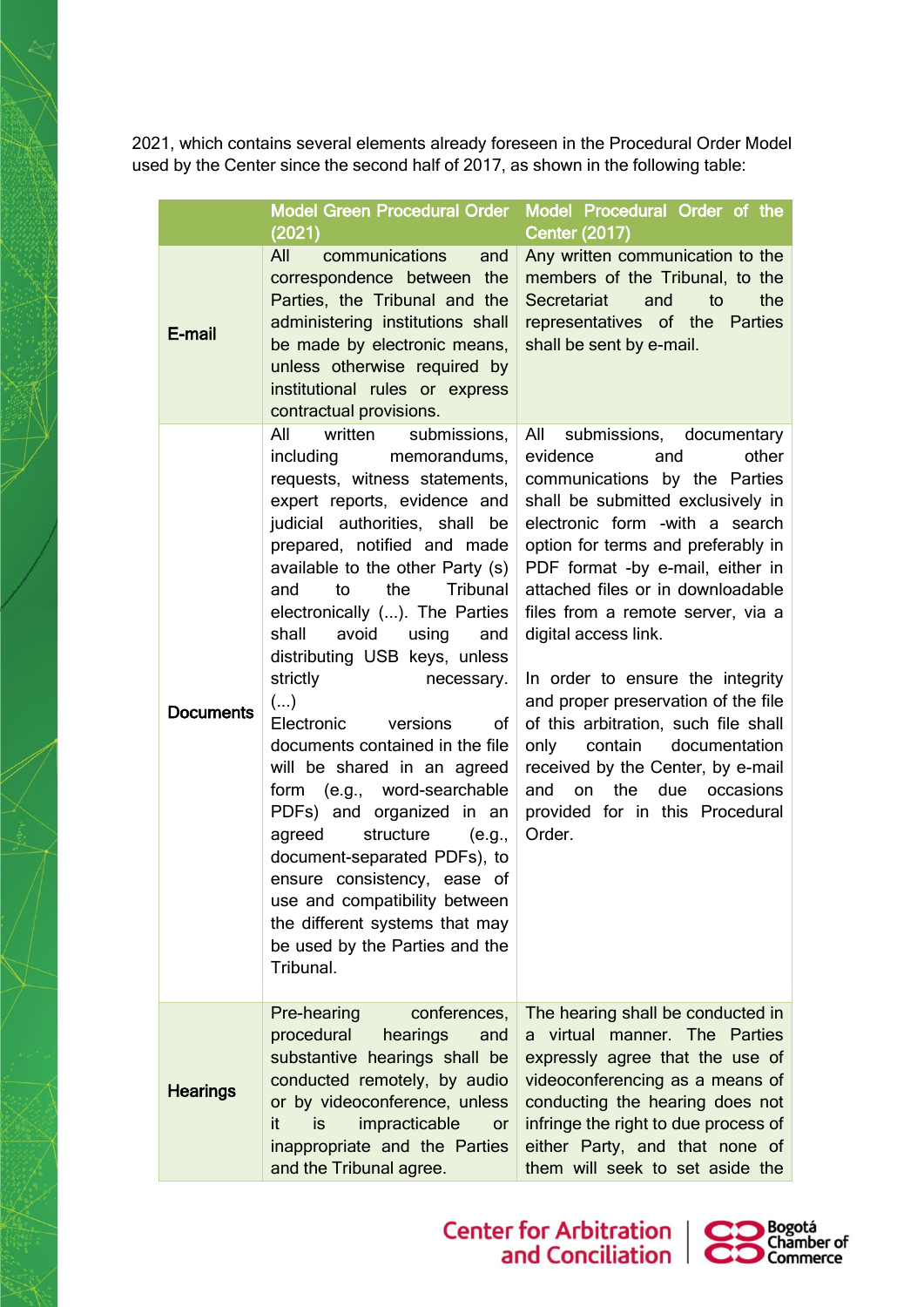|                        |                                                                                                                                                                                                                                                                           | arbitral award resulting from this<br>arbitration on the basis that the<br>hearing was conducted<br>by<br>videoconference.                                                                                                                              |
|------------------------|---------------------------------------------------------------------------------------------------------------------------------------------------------------------------------------------------------------------------------------------------------------------------|---------------------------------------------------------------------------------------------------------------------------------------------------------------------------------------------------------------------------------------------------------|
| <b>Share</b><br>screen | Use of electronic documents:<br>Wherever possible, shall be<br>projected onto a screen or<br>otherwise<br>by each<br>electronically<br>participant at their own<br>command and electronic<br>copies thereof<br>shall<br>be<br>in<br>distributed<br>reasonably<br>advance. | The Parties shall use the "screen-<br>sharing" function to share<br>evidence during the examination<br>be viewable of witnesses and<br>experts.<br>Physical documents shall not be<br>used and shall not be made<br>available to any witness or expert. |

Likewise, the Rules and the guidelines for the development of the Center's virtual hearings also remain within the parameters contained in these instruments. The Center's **[Practice Note No. 4](https://www.centroarbitrajeconciliacion.com/Arbitraje-Internacional)** refers to the procedural stages contemplated by these protocols and develops them in a similar way: general guidelines, pre-hearing stage, logistical tests, development of the hearing, witness and expert examination and transcription service. Similarly, the Rules accept and regulate digital communications and documents in the context of international arbitration proceedings, adopting a very similar wording to that contained in the above-mentioned Model Green Procedural Order.

On the other hand, the Chancery Lane Project has a vision of a world in which, in the words of some commentators, "every contract and every law allows solutions to climate change". In order to reduce the carbon footprint produced by international arbitration and commercial transactions in general, this initiative proposes 71 model clauses, 47 definitions for the drafting of sustainable contracts and 10 model laws to inspire lawyers and legislators in this work. Among the clauses proposed by this movement are the [Low Carbon Arbitration Hearings clause,](https://chancerylaneproject.org/climate-clauses/low-carbon-arbitration-hearings/) the Avoiding Excessive Paper in Dispute [Resolution clause](https://chancerylaneproject.org/climate-clauses/avoidance-of-excessive-paperwork-in-dispute-resolution/) and the [Choice of Green Governing Law clause.](https://chancerylaneproject.org/climate-clauses/choice-of-green-governing-law-clause/) The latter is an innovation in Green International Arbitration, as it does not focus on traditional issues, but gives the parties the opportunity to consciously choose environmentally friendly applicable laws and incorporate green principles and regulations into their clauses. In order to facilitate the adoption of these clauses, this initiative offers two [Green Litigation](https://chancerylaneproject.org/climate-clauses/green-litigation-and-arbitration-protocols/)  [and Arbitration Protocols.](https://chancerylaneproject.org/climate-clauses/green-litigation-and-arbitration-protocols/)

## **c.** Regulation in Colombia

Although there is no set of regulations in Colombia specifically governing the subject matter of Green International Arbitration (or green justice), there are a number of local regulations, on a par with international instruments, that promote the protection of the environment, and require individuals and the State to minimize CO2 emissions and to use alternative energy sources if necessary. Naturally, the Constitution enshrines the



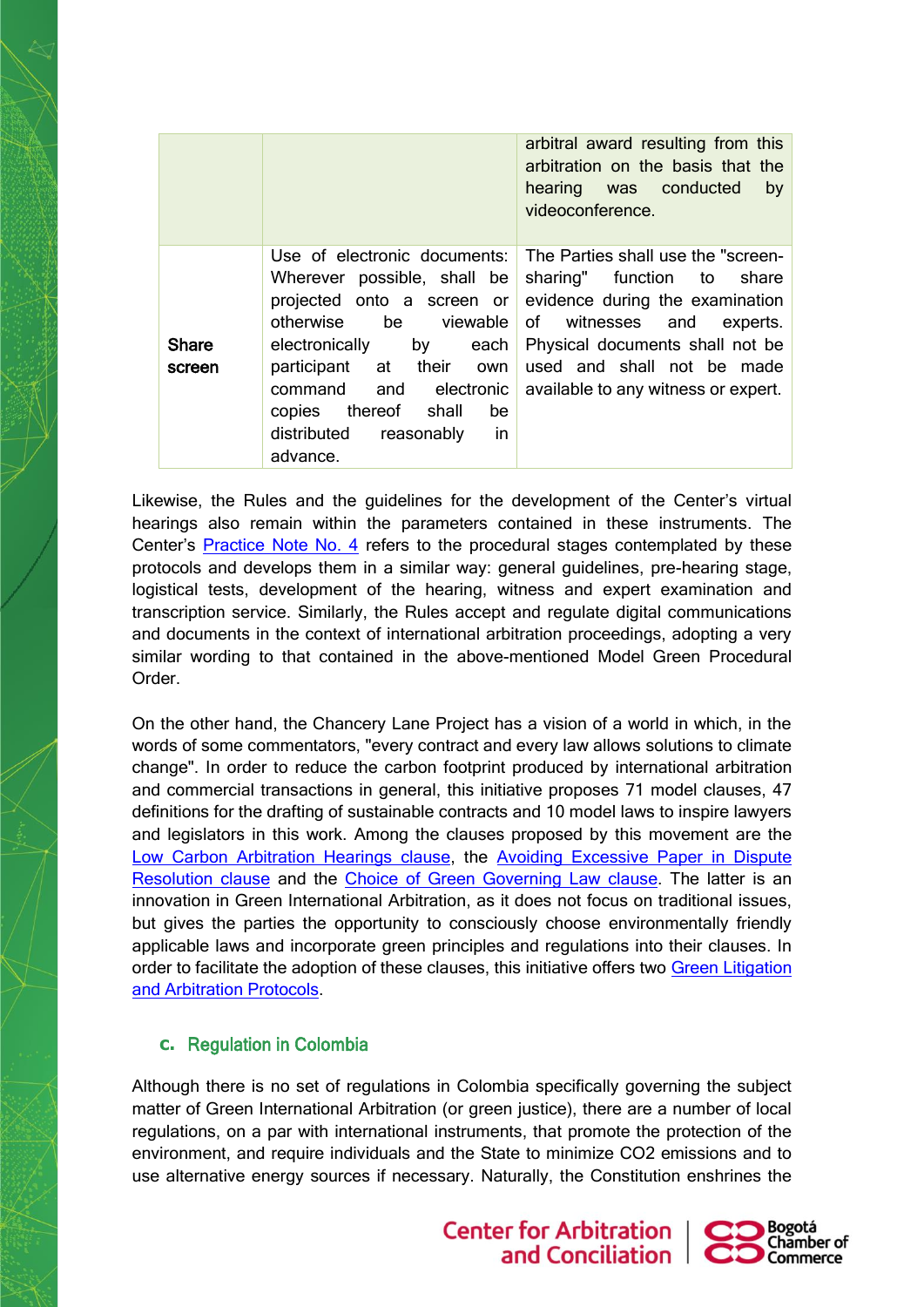right of all citizens to a healthy environment and understands the environment as a common heritage that obliges the State to ensure sustainable development in Colombia<sup>1</sup>. Besides, the President of the Republic has issued a number of decrees aimed at protecting the atmosphere from CO2 pollution, forcing individuals to constantly report their emissions and reduce them as much as possible in order to protect the environment as a fundamental right<sup>2</sup>.

Regarding initiatives related to the digitization of justice and the idea of zero paper outside the international arbitration, the high courts in Colombia have promoted the [Plan for the Digitization of Judicial Branch Records.](https://actosadministrativos.ramajudicial.gov.co/GetFile.ashx?url=~/App_Data/Upload/PCSJC20-32Anexo.pdf) As to the foreign investment in this area, this year, the *Conpes* authorized the request for an external public credit operation with multilateral banks to finance the Program for the Transformation of Justice in Colombia- Phase I, in accordance with Law 270 of 1996 and the directives of the Constitutional Court for the promotion of the use of digital technologies in judicial proceedings.

## i. Green International Arbitration at the Center

The regulations, programs and recommendations mentioned above have found synchrony in the arbitral institutions that had already advanced an important path in this area.

The Code of Ethics and Good Governance of the Bogotá Chamber of Commerce, for instance, states:

"[... ] c). Social Responsibility: The Bogota Chamber of Commerce constantly seeks social, business and community improvement as well as the improvement of the quality of life of Bogota and its region and the defense of the environment.

d). Shared value: The actions of the Bogota Chamber of Commerce will be directed to the maximization of the profits of the companies from the generation of economic, social and environmental value in the communities in which the companies operate"

In line with the above, Article 3.1 of the Rules provide that the arbitration agreement is valid even if it is in electronic form. Article 3.2 provides that all notifications or communications may be sent electronically, giving them full validity. Likewise, Article 3.21 empowers the Tribunal and the parties to hold hearings by videoconference and the Tribunal to conduct the proceedings in a manner it deems appropriate, by which it may order the use of information storage systems that produce less waste and are more sustainable.

Precisely, with the purpose of facilitating the realization of virtual hearings in international arbitration, the Center issued **[Practice Note No. 4](https://www.centroarbitrajeconciliacion.com/Arbitraje-Internacional)** as a guide for the conduct and promotion of virtual hearings in these proceedings, under current

**Center for Arbitration** 



<sup>1</sup> See Arts. 8, 58, 63, 79 and 95, Colombian Constitution, 1991.

<sup>&</sup>lt;sup>2</sup> See Decree 2811, 1974 (considers the atmosphere as a renewable natural resource, capable of being protected by the State); Decree 02, 1982 (refers to the obligation to prevent air pollution); Decree 948, 1995; (refers to the obligation to protect air quality of, inter alia, GHG such as CO2); Resolution 1352, 1995 (refers to the obligation to report on GHG emissions); Resolution 1447, 2018 (regulates the System for Monitoring, Reporting and Verification of National Mitigation Actions for the Reduction of GHG Emissions).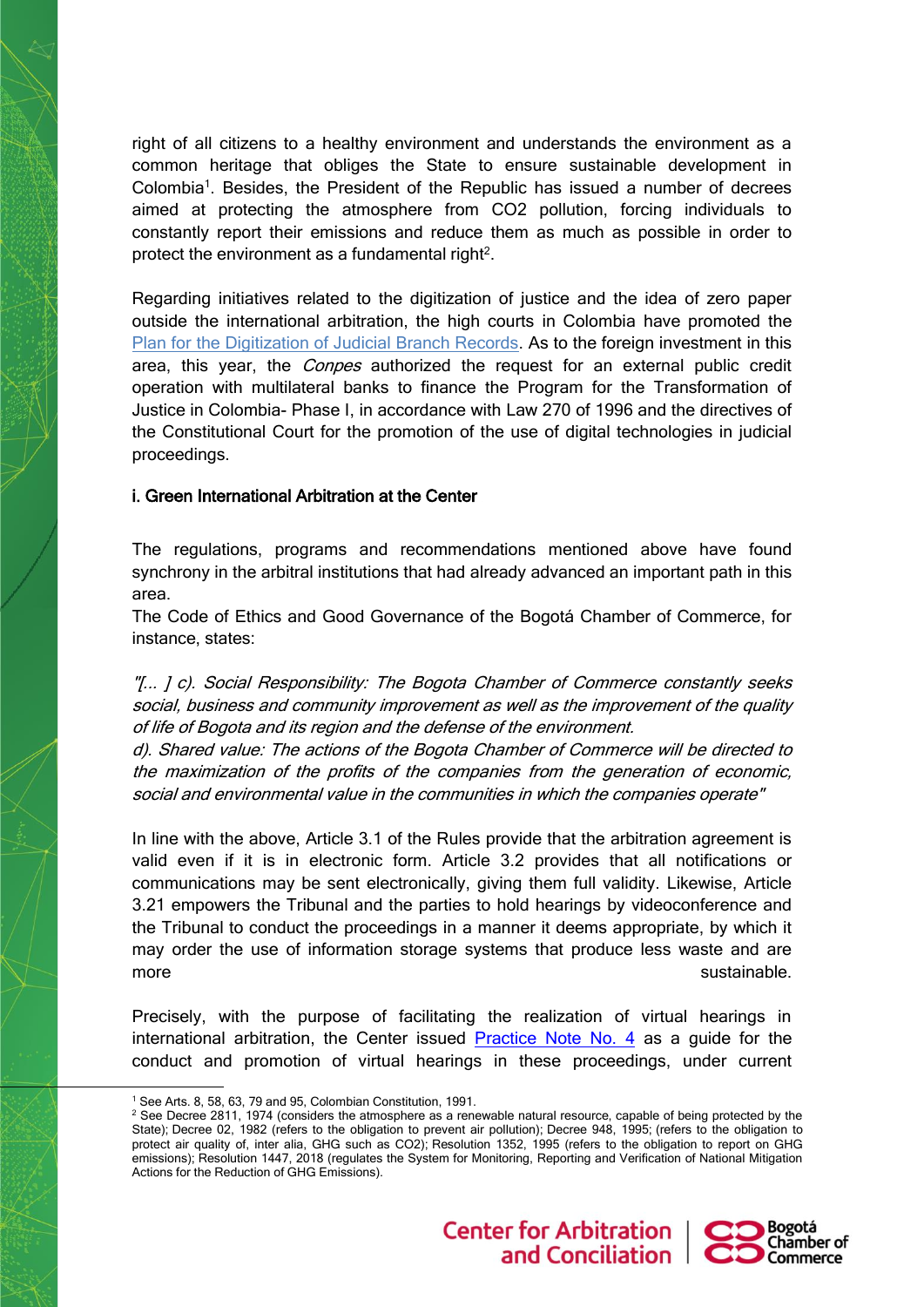international standards for the protection of the right to due process of the parties. This practice note contains the basic guidelines for virtual hearings in international arbitration, including the platform on which they are held, the participants who are allowed, the pre-hearing stage, the logistical and connection tests, the dynamics to be managed during the hearing and the complementary services offered by the Center. In this regard, the Center has also issued a series of circulars for international arbitral tribunals and parties on the pandemic, but not restricted to it, to complement the regulation on virtual hearings and the handling of electronic documents<sup>3</sup>.

The Center's [SIMASC](https://simasc.centroarbitrajeconciliacion.com/simasc/#/login) platform nowadays holds all authentic files of international arbitration proceedings exclusively electronically by removing the physical version of such records. In short, the Center as a Colombian arbitral institution has made every effort to implement the principles of environmental sustainability within the international arbitration proceedings that it administers since long before the pandemic, handling fully virtual files, adopting a green procedural order and enabling international arbitral tribunals to conduct virtual hearings and handle documents and notices by virtual means. On this basis, and in order to have a comprehensive perspective on Green International Arbitration, such theme should be analyzed from the perspective of the parties involved in international arbitration proceedings, namely, companies.

13

<sup>3</sup> See Circulars 003 and 004 of 20 March 2020 and Directive 001 of 2021. Retrieved from: [https://www.ccb.org.co/Sala](https://www.ccb.org.co/Sala-de-prensa/Noticias-CCB/2020/Marzo-2020/El-CAC-continua-prestando-sus-servicios-de-manera-virtual)[de-prensa/Noticias-CCB/2020/Marzo-2020/El-CAC-continua-prestando-sus-servicios-de-manera-virtual](https://www.ccb.org.co/Sala-de-prensa/Noticias-CCB/2020/Marzo-2020/El-CAC-continua-prestando-sus-servicios-de-manera-virtual)

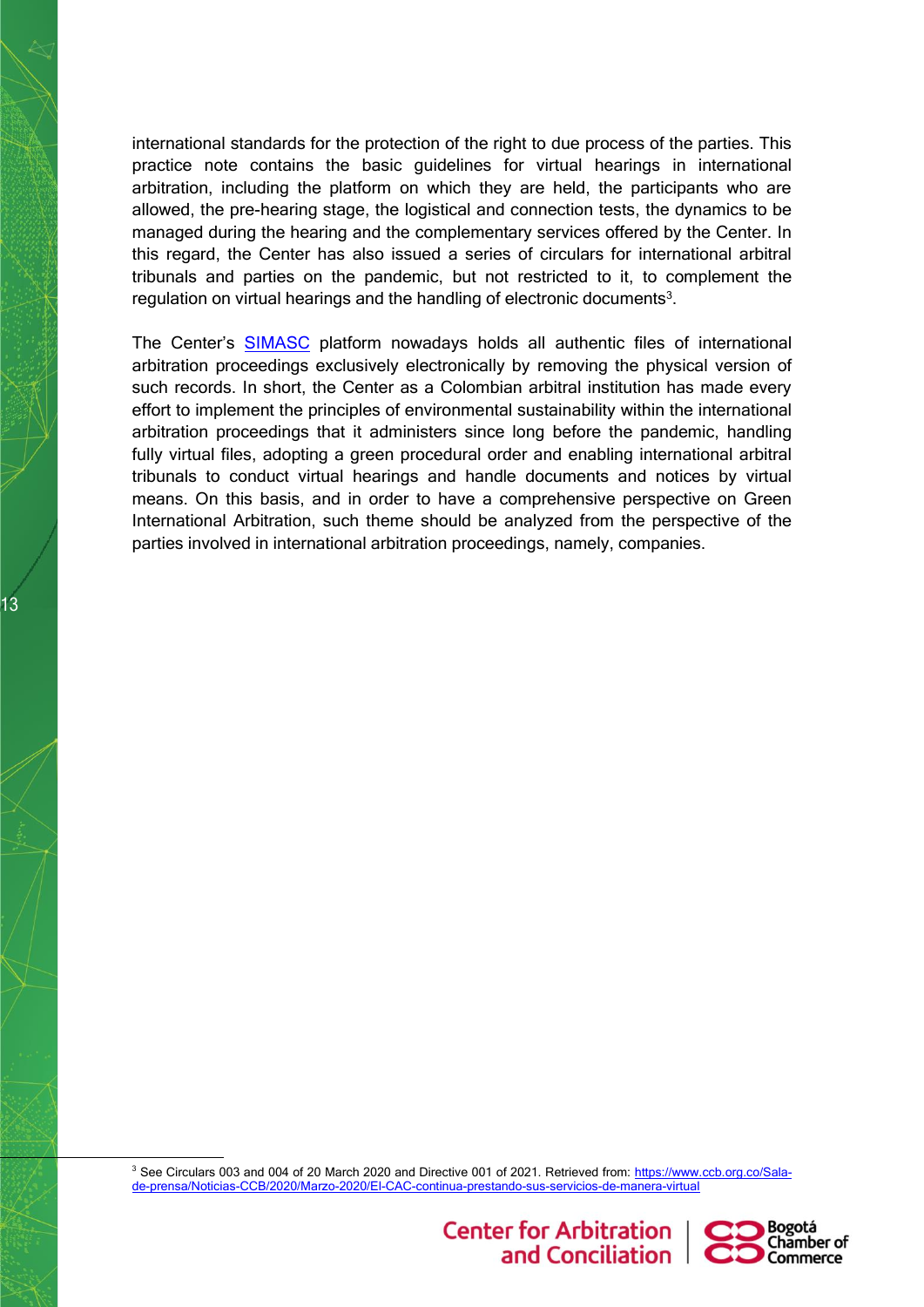# **Chapter III**



## a. Green International Arbitration for companies: Do they choose international arbitration in light of their corporate social responsibility environmental policies?

Companies embody one of the most important actors in international arbitration. Good practices in arbitral institutions, international arbitral tribunals and party representatives only made sense if companies chose international arbitration as an alternative mechanism for resolving their disputes. Indeed, there are numerous companies (Colombian and foreign) that choose the [international arbitration of the Center](https://www.centroarbitrajeconciliacion.com/Arbitraje-Internacional) for reasons of speed, economy, confidentiality and specialty. However, the question of whether companies chose international arbitration as a way of materializing their corporate social responsibility environmental policies has constantly arisen.

Most companies in Colombia that have corporate social responsibility environmental policies focus on mitigating the environmental impact of their decisions and activities<sup>4</sup>. Although these programs tend to focus on the environmental control of the company's practice (such as reducing the carbon footprint produced by its own activities and using alternative sources of energy), the choice of international arbitration as an alternative dispute resolution mechanism is also an effective way to implement these corporate social responsibility environmental policies, and could constitute an additional motivation for the inclusion of arbitration agreements in their contracts.

First, choosing international arbitration over ordinary jurisdiction already represents a significant environmental advance: the efficiency of the former over the latter translates

<sup>4</sup> See the Survey of Strategic Social Architecture of the National Association of Entrepreneurs of Colombia- ANDI-, in which the Colombian companies interviewed concentrate most of their programs to mitigate the impacts of their decisions and activities in the environmental area, with a 64% over other areas such as education, humanitarian aid, art, health, infrastructure and habitat.



ŀ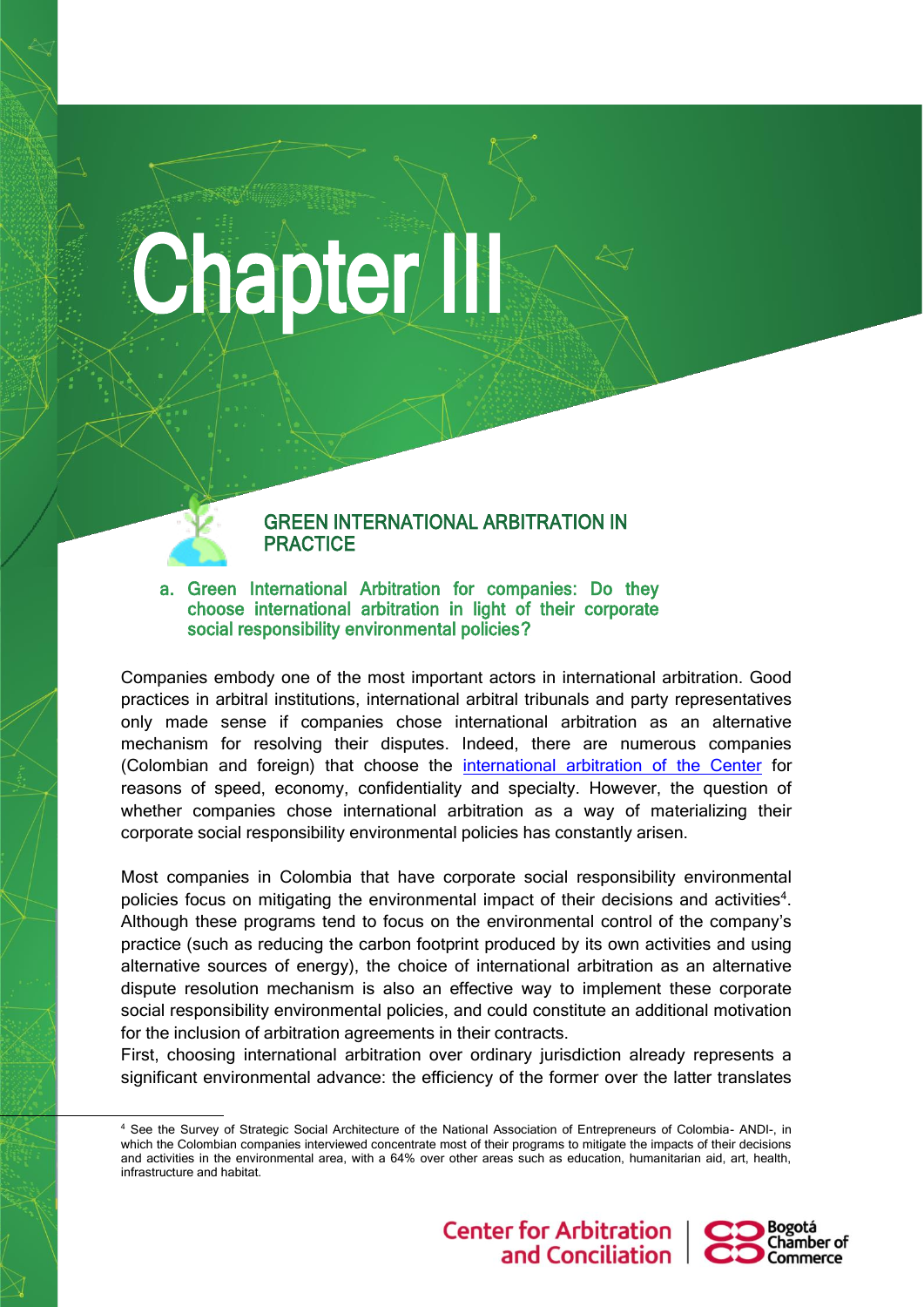into less environmental and energy expenditure, as well as in the reduction of the number of actors involved in the proceedings. In addition, if an arbitral institution is chosen that is committed to Green International Arbitration, such as the Center, the picture is even more promising; the environmental costs generated by in-person hearings are significantly reduced, as well as the carbon footprint generated by the use of physical files and the in-person work.

## i. Good Practice Guide for companies: Do's and Don'ts

Choosing international arbitration is a first step in promoting sustainability in the area of dispute resolution for companies. Now, in the scenario in which companies choose international arbitration as a way to resolve their disputes for environmental reasons, how can they move towards a sustainable international arbitration proceeding in their practice? Companies that participate in an international arbitration proceeding can implement a series of practices to make it greener, among which are recommended:

- i. In the context of the production of documents, to handle them solely by electronical means and mechanisms. It is recommended to digitze all documents related to the arbitration proceeding and have them either on the company's own platform or download them for its offline access. It is encouraged that companies upload as few subfolders as possible, opting for compiled and unified documents.
- ii. To reuse company technology and, if necessary, acquire equipment only from sustainable companies. For the use of technology, it is suggested to conduct meetings purely remotely, only when necessary and efficiently.
- iii. To instruct party representatives and workers in the company to conduct arbitration proceedings as green as possible, opting for the most sustainable options within it<sup>5</sup>.

With the implementation of these recommendations, companies that choose international arbitration will be able to conduct international arbitration proceedings that are much more sustainable, efficient and fast, complying with their corporate social responsibility environmental policies and expanding the practice of Green International Arbitration around the world.

In summary, Green International Arbitration is expanding and is here to stay. The Center of the Bogota Chamber of Commerce, aware of its responsibility as a leading arbitral institution in international arbitration, is at the forefront in sustainable international practices and in the undeniable task of continuing to promote its international services as the most environmentally friendly institution. The signing of the Green Pledge is another step forward in the path of concrete actions in responsibility with the planet and the region, a task which the arbitral institution of the Americas, as a pioneer, will always be devoted to.

<sup>5</sup> These recommendations take some elements from the 2020 Guide to Good Practice for the Sustainable Use of ICT. Retrieved from:<https://oficinaverdeurjc.files.wordpress.com/2020/11/guia-buenas-practicas-uso-tic-2ed.pdf>

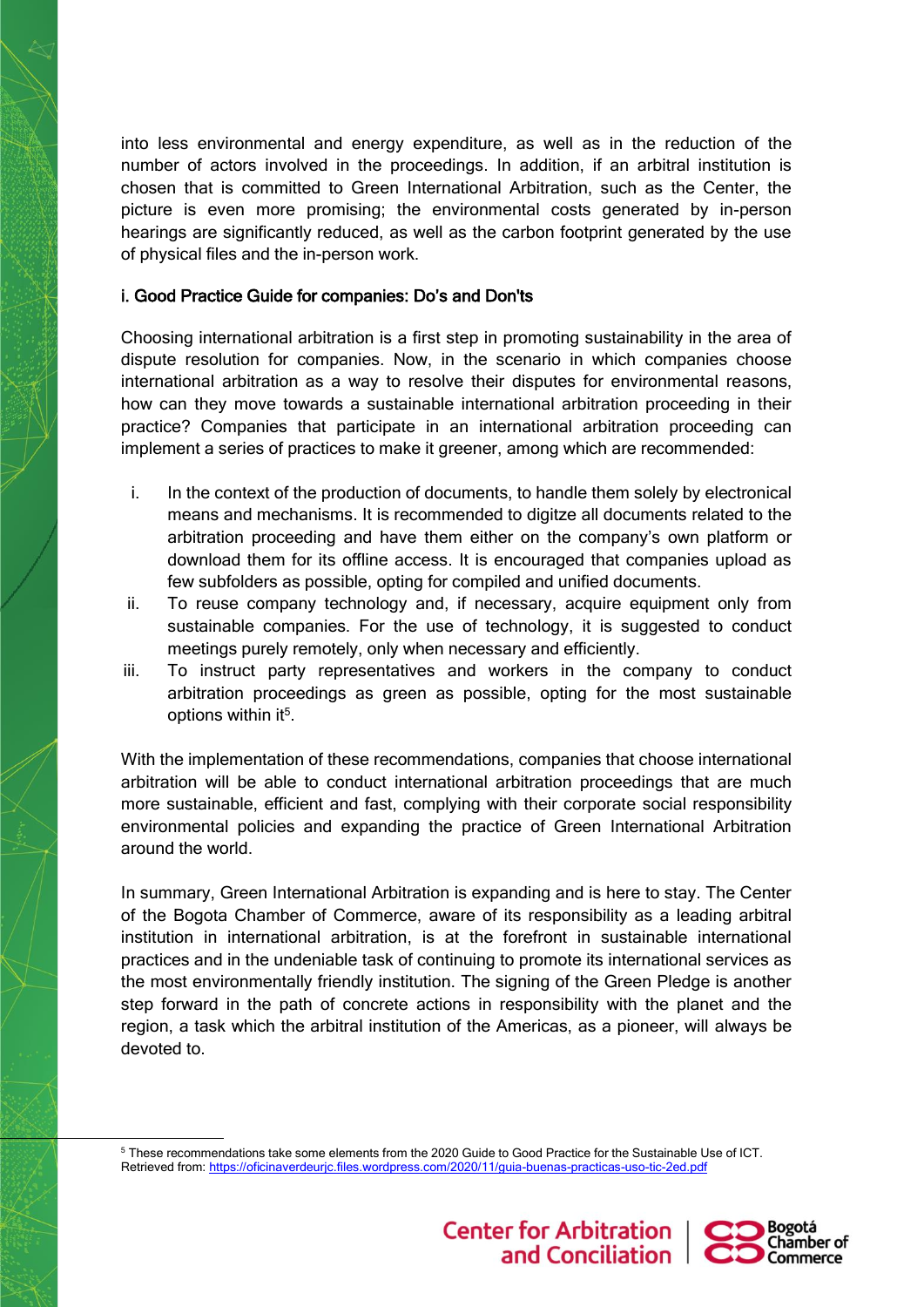## REFERENCES

- Acosta Argote, C. (2021). La era digital alcanzará 56% de los despachos judiciales y facilitará los procesos. Asuntos Legales. Retrieved from [https://www.asuntoslegales.com.co/actualidad/la-era-digital-alcanzara-56-de-los](https://www.asuntoslegales.com.co/actualidad/la-era-digital-alcanzara-56-de-los-despachos-judiciales-y-facilitara-los-procesos-3152398)[despachos-judiciales-y-facilitara-los-procesos-3152398](https://www.asuntoslegales.com.co/actualidad/la-era-digital-alcanzara-56-de-los-despachos-judiciales-y-facilitara-los-procesos-3152398)
- ANDI. (2017). Panorama de la gestión social de 500 empresas en Colombia. Retrieved from [http://www.andi.com.co/Uploads/Encuesta%20de%20Arquitectura%20Social%20Estrat%](http://www.andi.com.co/Uploads/Encuesta%20de%20Arquitectura%20Social%20Estrat%C3%A9gica%202017_636518022055690875.pdf)

[C3%A9gica%202017\\_636518022055690875.pdf](http://www.andi.com.co/Uploads/Encuesta%20de%20Arquitectura%20Social%20Estrat%C3%A9gica%202017_636518022055690875.pdf)

- Cámara de Comercio de Bogotá. (2014). La cámara de comercio de bogotá y supersociedades se unen para impulsar la solución de controversias empresariales. Retrieved **the contract of the contract of the contract of the contract of the contract of the contract of the contract of the contract of the contract of the contract of the contract of the contract of the contract of the** [https://www.ccb.org.co/content/download/4425/47404/version/1/file/La%20C%C3%A1mar](https://www.ccb.org.co/content/download/4425/47404/version/1/file/La%20C%C3%A1mara%20de%20Comercio%20de%20Bogot%C3%A1%20y%20Supersociedades.pdf) [a%20de%20Comercio%20de%20Bogot%C3%A1%20y%20Supersociedades.pdf](https://www.ccb.org.co/content/download/4425/47404/version/1/file/La%20C%C3%A1mara%20de%20Comercio%20de%20Bogot%C3%A1%20y%20Supersociedades.pdf)
- Cámara de Comercio de Bogotá. (n.d). Código de Ética y Buen Gobierno Corporativo de la Cámara de Comercio de Bogotá. Retrieved from <https://www.centroarbitrajeconciliacion.com/Sobre-nosotros/Reglamento-general>
- Cámara de Comercio Internacional. (2017). Three takeaways on how digital technologies are transforming arbitration. Retrieved from [https://iccwbo.org/media-wall/news](https://iccwbo.org/media-wall/news-speeches/three-takeaways-digital-technologies-transforming-arbitration/)[speeches/three-takeaways-digital-technologies-transforming-arbitration/](https://iccwbo.org/media-wall/news-speeches/three-takeaways-digital-technologies-transforming-arbitration/)
- International Chamber of Commerce. (2021). ICC Rules. Retrieved from <https://iccwbo.org/dispute-resolution-services/arbitration/rules-of-arbitration/>
- Campaign for Greener Arbitrations. (2021). Retrieved from <https://www.greenerarbitrations.com/>
- Centro de Arbitraje y Conciliación de la Cámara de Comercio de Bogotá. (2021). Reglamento Centro de Arbitraje y Conciliación de la Cámara de Comercio de Bogotá. Retrieved from [https://www.centroarbitrajeconciliacion.com/Sobre-nosotros/Reglamento](https://www.centroarbitrajeconciliacion.com/Sobre-nosotros/Reglamento-general)[general](https://www.centroarbitrajeconciliacion.com/Sobre-nosotros/Reglamento-general)
- Centro de Arbitraje y Conciliación de la Cámara de Comercio de Bogotá. (n.d). Nota de Práctica N°4 Manual para el desarrollo de audiencias, sesiones o reuniones virtuales en arbitraje internacional. Retrieved from from [https://www.centroarbitrajeconciliacion.com/Servicios/Arbitraje-Nacional/Arbitraje-](https://www.centroarbitrajeconciliacion.com/Servicios/Arbitraje-Nacional/Arbitraje-Internacional)**[Internacional](https://www.centroarbitrajeconciliacion.com/Servicios/Arbitraje-Nacional/Arbitraje-Internacional)**
- Climate Contract Playbook. (2020). Climate Contract Playbook. Edition 3. Retrieved from [https://static1.squarespace.com/static/5d2f4d738d48be0001dee7c4/t/5f6a3cfeabaa21132](https://static1.squarespace.com/static/5d2f4d738d48be0001dee7c4/t/5f6a3cfeabaa21132d427eda/1600797969564/TCLP+Climate+Contract+Playbook+Edition+3.pdf) [d427eda/1600797969564/TCLP+Climate+Contract+Playbook+Edition+3.pdf](https://static1.squarespace.com/static/5d2f4d738d48be0001dee7c4/t/5f6a3cfeabaa21132d427eda/1600797969564/TCLP+Climate+Contract+Playbook+Edition+3.pdf)
- European Comission. (2020). Proposal for a Regulation on a computerised system for communication in cross-border civil and criminal proceedings (e-CODEX system). Retrieved from [https://ec.europa.eu/info/publications/proposal-regulation-computerised](https://ec.europa.eu/info/publications/proposal-regulation-computerised-system-communication-cross-border-civil-and-criminal-proceedings-e-codex-system_es)[system-communication-cross-border-civil-and-criminal-proceedings-e-codex-system\\_es](https://ec.europa.eu/info/publications/proposal-regulation-computerised-system-communication-cross-border-civil-and-criminal-proceedings-e-codex-system_es)
- Constitución política de Colombia [Const.] (1991). 2da Ed. Legis.

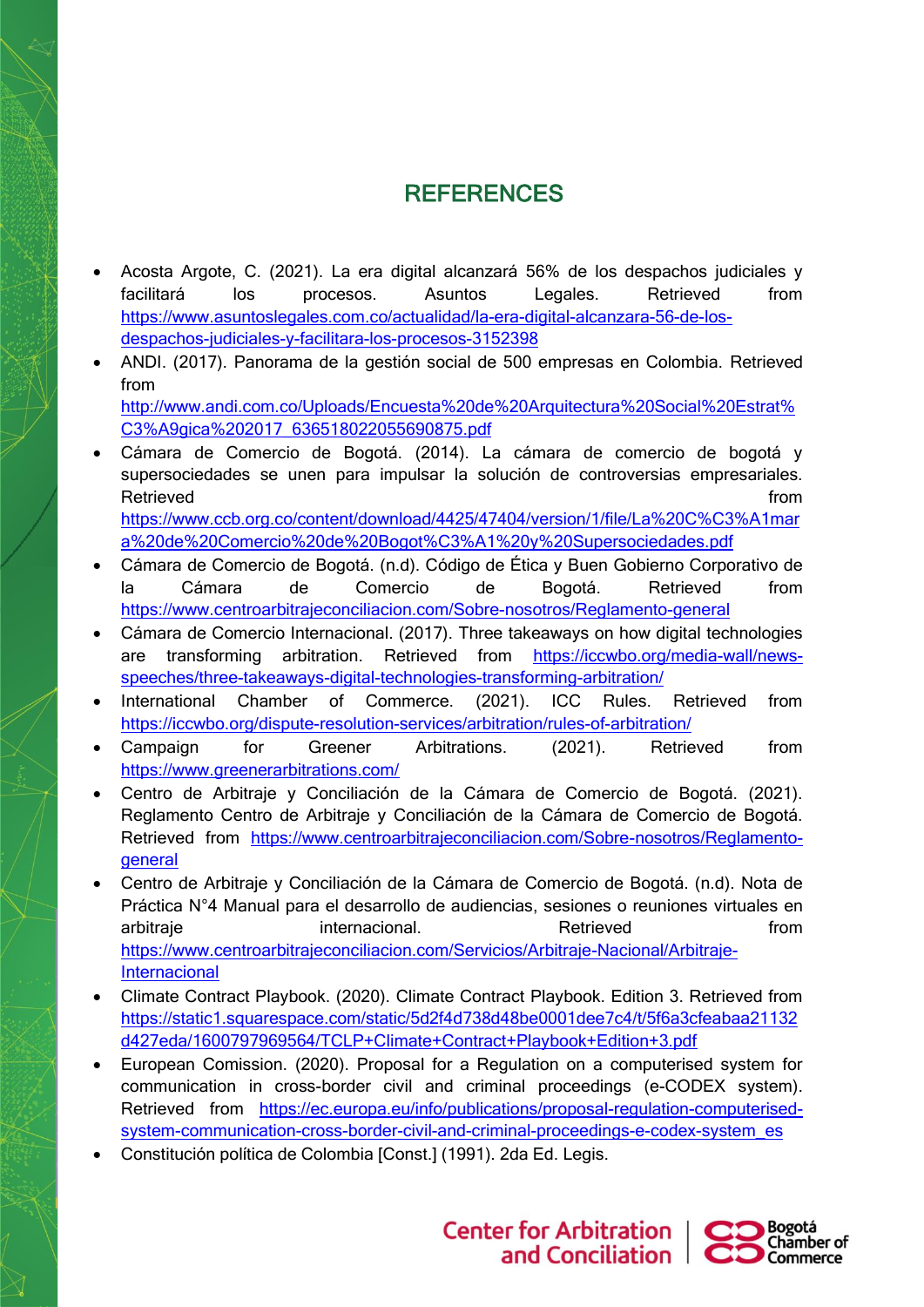- The London Court of Arbitration. (2020). LCIA Arbitration Rules. Retrieved from [https://www.lcia.org/Dispute\\_Resolution\\_Services/lcia-arbitration-rules-2020.aspx](https://www.lcia.org/Dispute_Resolution_Services/lcia-arbitration-rules-2020.aspx)
- Greenwood L & Duggal, K. (2020). The Green Pledge: No Talk, More Action. Kluwer Arbitration Blog. Retrieved from [http://arbitrationblog.kluwerarbitration.com/2020/03/20/the-green-pledge-no-talk-more](http://arbitrationblog.kluwerarbitration.com/2020/03/20/the-green-pledge-no-talk-more-action/)[action/](http://arbitrationblog.kluwerarbitration.com/2020/03/20/the-green-pledge-no-talk-more-action/)
- Greenwood, L, Falcicchio, C & Foty, C. (2021). The Campaign for Greener Arbitration's Green Protocols: Actions Not Words. Kluwer Arbitration Blog. Retrieved from [http://arbitrationblog.kluwerarbitration.com/2021/04/22/the-campaign-for-greener](http://arbitrationblog.kluwerarbitration.com/2021/04/22/the-campaign-for-greener-arbitrations-green-protocols-actions-not-words/)[arbitrations-green-protocols-actions-not-words/](http://arbitrationblog.kluwerarbitration.com/2021/04/22/the-campaign-for-greener-arbitrations-green-protocols-actions-not-words/)
- Herbert Smith Freehills. (2021). Inside arbitration: towards greener arbitrations achieving greater environmental sustainability in the way we conduct arbitrations: an update. Retrieved from [https://www.herbertsmithfreehills.com/latest-thinking/inside-arbitration](https://www.herbertsmithfreehills.com/latest-thinking/inside-arbitration-towards-greener-arbitrations-achieving-greater-environmental-0)[towards-greener-arbitrations-achieving-greater-environmental-0](https://www.herbertsmithfreehills.com/latest-thinking/inside-arbitration-towards-greener-arbitrations-achieving-greater-environmental-0)
- HKIAC. (2021). HKIAC signs Green Pledge and supports launch of consultation on Green Protocols. Retrieved from [https://www.hkiac.org/news/hkiac-signs-green-pledgesupports](https://www.hkiac.org/news/hkiac-signs-green-pledgesupports-green-protocols)[green-protocols](https://www.hkiac.org/news/hkiac-signs-green-pledgesupports-green-protocols)
- Ministra del Medio Ambiente. (1995). Informe de Estado de Emisiones (IE-1). [Resolución 1352 de 1995]. Retrieved from [https://www.minambiente.gov.co/images/normativa/app/resoluciones/48-](https://www.minambiente.gov.co/images/normativa/app/resoluciones/48-Resoluci%C3%B3n%201351%20de%201995%20-%20Informe%20IE-1.pdf) [Resoluci%C3%B3n%201351%20de%201995%20-%20Informe%20IE-1.pdf](https://www.minambiente.gov.co/images/normativa/app/resoluciones/48-Resoluci%C3%B3n%201351%20de%201995%20-%20Informe%20IE-1.pdf)
- Ministro de Ambiente y Desarrollo Sostenible. (2018). [Resolución 1447 de 2018]. Retrieved from [https://www.minambiente.gov.co/images/normativa/app/resoluciones/98-](https://www.minambiente.gov.co/images/normativa/app/resoluciones/98-RES%201447%20DE%202018.pdf) [RES%201447%20DE%202018.pdf](https://www.minambiente.gov.co/images/normativa/app/resoluciones/98-RES%201447%20DE%202018.pdf)
- United Nations. (1985). Vienna Convention for the Protection of the Ozone Layer. Retrieved from [https://treaties.un.org/doc/Treaties/1988/09/19880922%2003-](https://treaties.un.org/doc/Treaties/1988/09/19880922%2003-14%20AM/Ch_XXVII_02p.pdf) [14%20AM/Ch\\_XXVII\\_02p.pdf](https://treaties.un.org/doc/Treaties/1988/09/19880922%2003-14%20AM/Ch_XXVII_02p.pdf)
- United Nations. (1992). United Nations Framework Convention on Climate Change. Retrieved from [https://treaties.un.org/doc/Treaties/1994/03/19940321%2004-](https://treaties.un.org/doc/Treaties/1994/03/19940321%2004-56%20AM/Ch_XXVII_07p.pdf) [56%20AM/Ch\\_XXVII\\_07p.pdf](https://treaties.un.org/doc/Treaties/1994/03/19940321%2004-56%20AM/Ch_XXVII_07p.pdf)
- United Nations. (n.d). Goal 13: Take urgent action to combat climate change and its impacts. Retrieved from<https://www.un.org/sustainabledevelopment/climate-change/>
- Presidente de la República de Colombia (1995). Decreto 948 de 1995. Retrieved from [https://www.minambiente.gov.co/images/normativa/app/decretos/54-dec\\_0948\\_1995.pdf](https://www.minambiente.gov.co/images/normativa/app/decretos/54-dec_0948_1995.pdf)
- Presidente de la República de Colombia. (1982). Decreto 02 de 1982. Retrieved from https://corponarino.gov.co/expedientes/tramites/dec02\_de\_1982.pdf
- Presidente de la República de Colombia. (1974). Código Nacional de Recursos Naturales Renovables y de Protección al Medio Ambiente. [Decreto 2811 de 1974]. Retrieved from [https://www.minambiente.gov.co/images/GestionIntegraldelRecursoHidrico/pdf/normativa/](https://www.minambiente.gov.co/images/GestionIntegraldelRecursoHidrico/pdf/normativa/Decreto_2811_de_1974.pdf) Decreto 2811 de 1974.pdf
- Rama Judicial. Consejo Superior de la Judicatura. (n.d) Plan de Digitalización de Expedientes de la Rama Judicial 2020-2022. Retrieved from [https://actosadministrativos.ramajudicial.gov.co/GetFile.ashx?url=~/App\\_Data/Upload/PC](https://actosadministrativos.ramajudicial.gov.co/GetFile.ashx?url=~/App_Data/Upload/PCSJC20-32Anexo.pdf) [SJC20-32Anexo.pdf](https://actosadministrativos.ramajudicial.gov.co/GetFile.ashx?url=~/App_Data/Upload/PCSJC20-32Anexo.pdf)
- The Chancery Lane Project. (2021). Retrieved from<https://chancerylaneproject.org/about/>

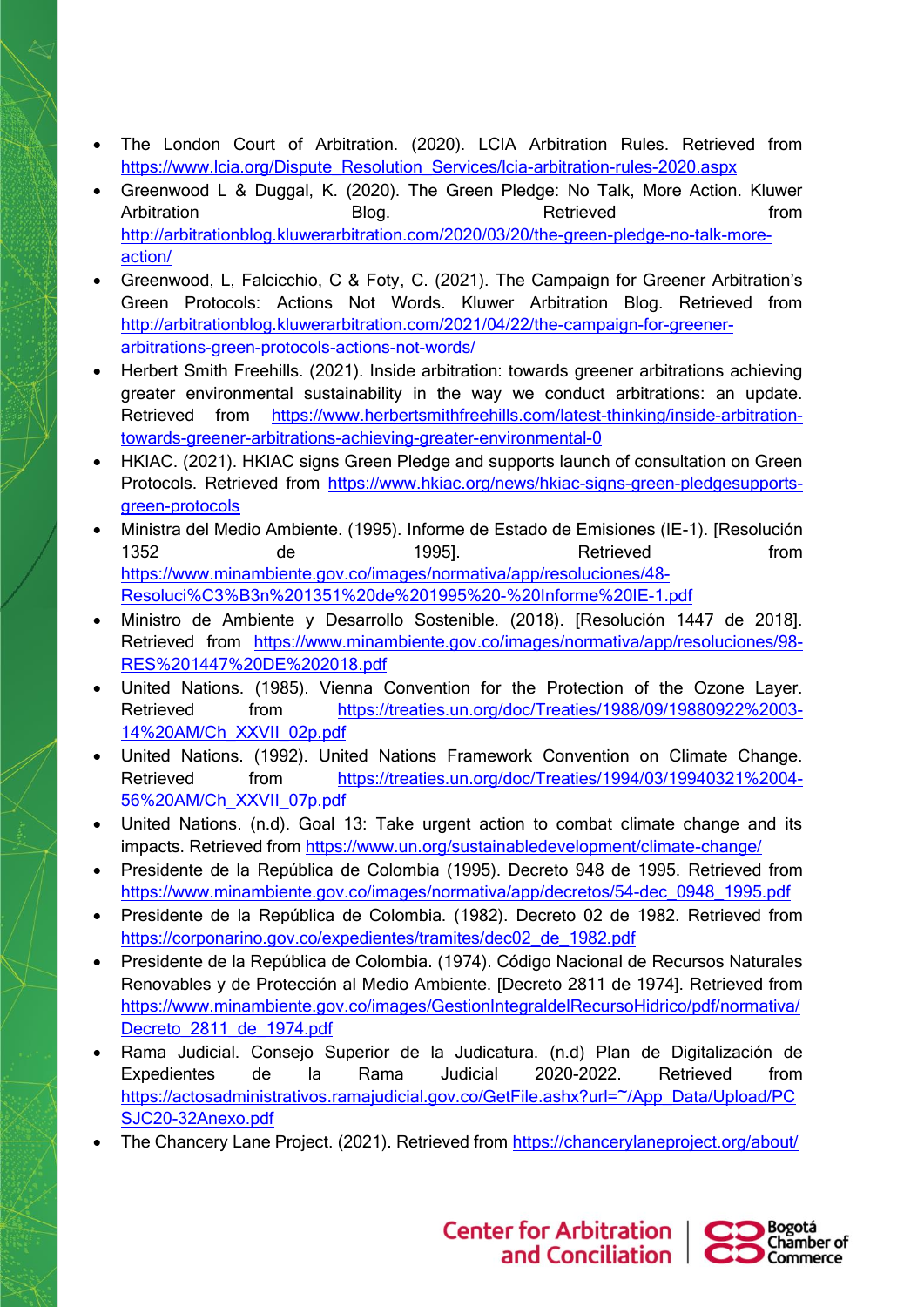- European Union. (2020). Modernizing EU justice systems: New package to speed up digitalization of justice systems and boost training of justice professionals. Retrieved from [https://ec.europa.eu/commission/presscorner/detail/en/ip\\_20\\_2246](https://ec.europa.eu/commission/presscorner/detail/en/ip_20_2246)
- White & Case. (2021). 2021 International Arbitration Survey: Adapting arbitration to a changing world. Retrieved from [https://www.whitecase.com/publications/insight/2021](https://www.whitecase.com/publications/insight/2021-international-arbitration-survey/sustainability-information-security) [international-arbitration-survey/sustainability-information-security](https://www.whitecase.com/publications/insight/2021-international-arbitration-survey/sustainability-information-security)
- Williams, M. (2020). A Green legal revolution: focus on Arbitration. LexisNexis. Retrieved from [https://www.lexisnexis.co.uk/blog/dispute-resolution/a-green-legal-revolution-focus](https://www.lexisnexis.co.uk/blog/dispute-resolution/a-green-legal-revolution-focus-on-arbitration)[on-arbitration](https://www.lexisnexis.co.uk/blog/dispute-resolution/a-green-legal-revolution-focus-on-arbitration)